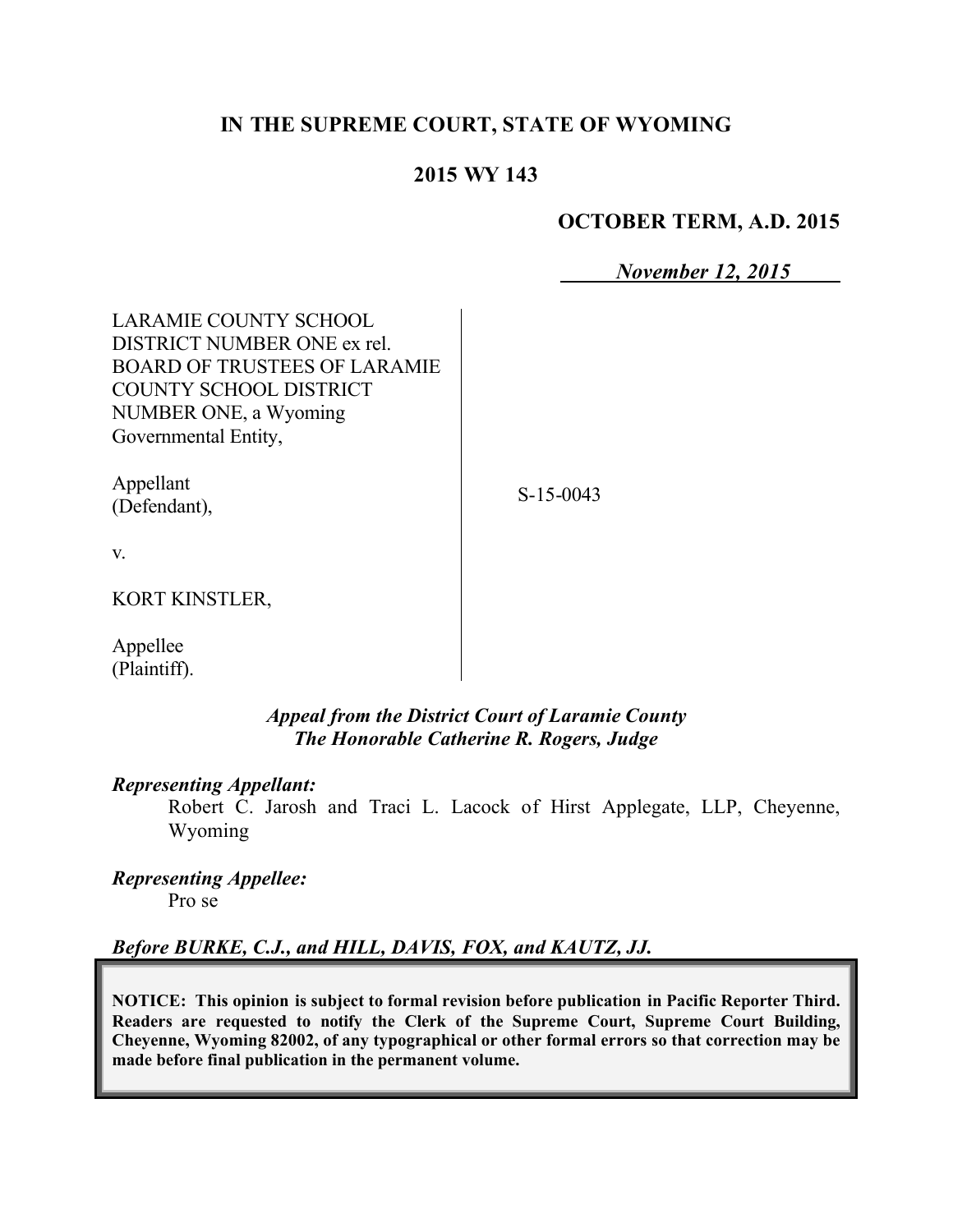**DAVIS**, Justice.

 $\overline{a}$ 

[ $[$ [1] The Board of Trustees of Laramie County School District No. One (District)<sup>1</sup> appeals from a summary judgment granted to a teacher, Kort Kinstler, in his suit to recover salary and the value of benefits allegedly owed to him following a decision not to reemploy him at the end of the 2011-2012 school year. We reverse and vacate the award.

#### **ISSUE**

[¶2] This appeal turns on a single question of statutory construction, which we restate as follows:

> Do the phrases "notice of recommendation of termination" and "notice of termination" in Wyo. Stat. Ann. § 21-7-106 refer to two separate documents to be issued by the District, or did the legislature intend those phrases to be used interchangeably to designate a single document?

# **FACTS**

[ $[$ ] During the 2011 to 2012 school year, Kinstler was a continuing contract teacher<sup>2</sup> who had worked for the District for approximately ten years. On March 30, 2012, the District Superintendent gave him written notice that he had recommended that Kinstler be terminated for "[u]nsatisfactory performance and incompetence in the area of creating an appropriate classroom environment."<sup>3</sup> Five days later, Kinstler formally requested a hearing. During a conference call with the hearing officer on May 10, the parties waived the 45-day statutory deadline for commencing the hearing, and subsequently the initial settings for the hearing and a prehearing conference had to be continued to allow Kinstler more time to find an attorney.

[¶4] As a result of his attorney's participation in another conference call on June 11, 2012, the hearing officer scheduled a prehearing conference for August 6, with the hearing to begin a week later. Although the attorney Kinstler retained withdrew on or about June 25, a two-day hearing took place as scheduled on August 13 and 14, with

<sup>&</sup>lt;sup>1</sup> The board may sue and be sued in the name of the District. Wyo. Stat. Ann.  $\S$  21-3-111(a)(i).

<sup>&</sup>lt;sup>2</sup> After three years of working under one-year contracts, an initial contract teacher may attain tenure as a continuing contract teacher and work under a continuing contract which need not be formally renewed, but which may only be terminated on specified grounds, and upon proper notice and an opportunity for a hearing. Wyo. Stat. Ann. §§ 21-7-102 through 110.

<sup>&</sup>lt;sup>3</sup> Wyoming's Teacher Employment Law distinguishes between "dismissal" and "termination." Dismissal is the cancellation of a teacher's contract during the term in which it is in effect. Wyo. Stat. Ann. § 21-7- 102(a)(iii). Termination is a failure by the Board to renew a teacher's contract for an upcoming year. § 21-7-102(a)(viii). This case involves termination, not dismissal.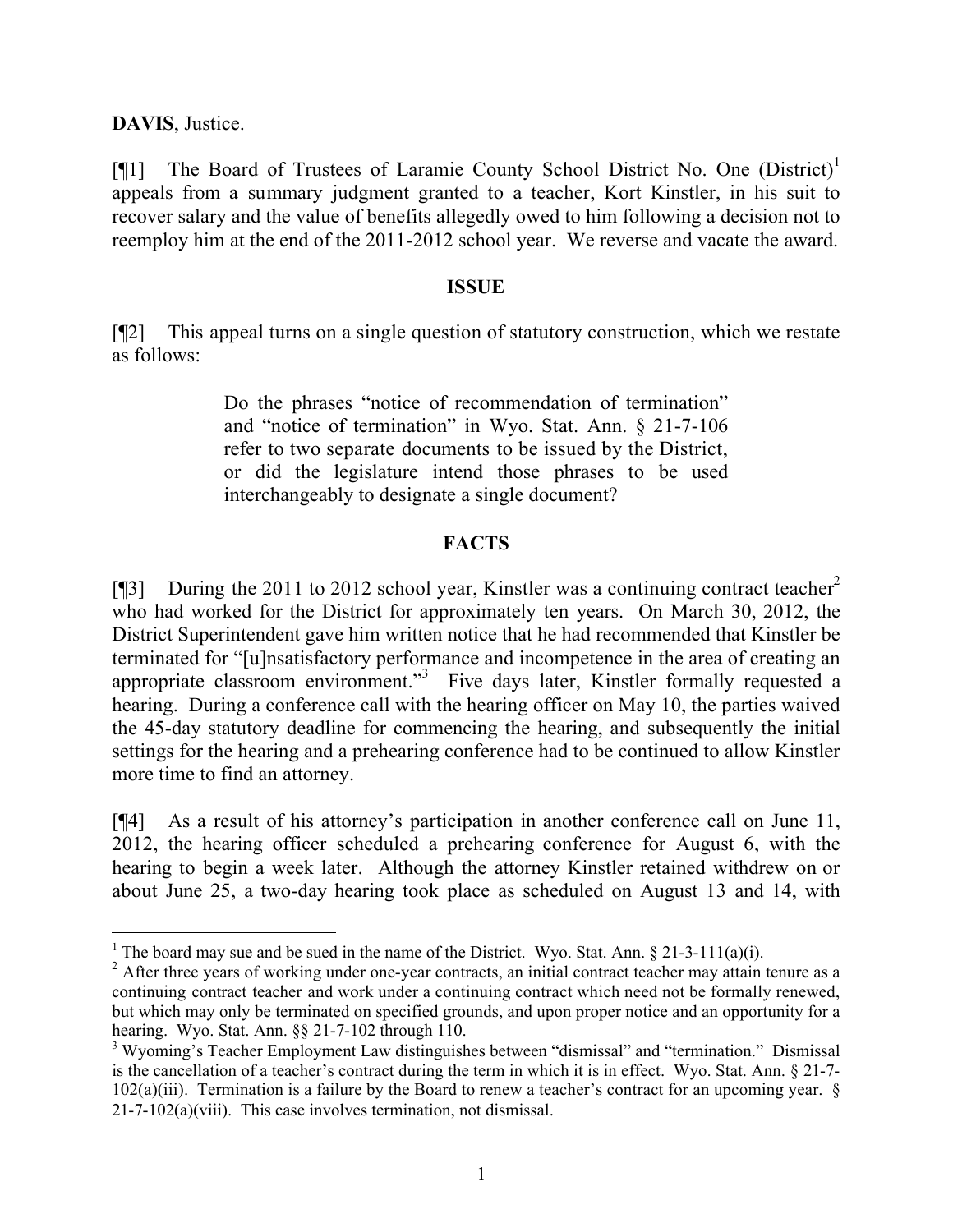Kinstler representing himself. On September 4, 2012, the hearing officer issued findings of fact, conclusions of law, and a recommendation that the District accept the superintendent's proposal that Kinstler be terminated.

[¶5] The Board of Trustees voted to accept the recommendation at a meeting on September 17, 2012, and District administration advised Kinstler of this the following day by letter. He did not seek judicial review of that decision. Kinstler was paid his normal salary from August 15, 2012 (the date he would have started to work) through the date that the Board acted on the recommendation to terminate him.

[¶6] Nearly a year later, on September 12, 2013, Kinstler sued the District, claiming that it failed to pay him the full salary<sup>4</sup> and retention bonus he was due at the time of his termination. The District filed a timely answer to his complaint, and the parties filed cross-motions for summary judgment in early 2014.

[¶7] Kinstler's salary claim rested on the language of Wyo. Stat. Ann. § 21-7-106, which at the end of the 2011-2012 school year<sup>5</sup> provided:

> (a) A continuing contract teacher shall be **notified of a recommendation of termination** by the superintendent or any member of the board designated by the superintendent or designated by the board pursuant to a majority vote of the board by giving the teacher written notice together with written reasons for termination on or before April 15 of any year. Upon receipt of notice, the teacher may request a hearing on the recommendation before an independent hearing officer as provided under W.S. 21-7-110.

> (b) If ordered by the board under W.S.  $21-7-110(g)$ , termination under recommendation shall be effective at the end of the school year in the year in which **notice of termination** is given.

(Emphasis added). Kinstler contended that the notice of recommendation of termination addressed in subsection (a) was given on March 30, 2012—during the 2011-2012 school year—but that the notice of termination addressed in subsection (b) referred to the letter announcing the District's decision to uphold the recommended termination on September 17, 2012—during the 2012-2013 school year. He argued that even though he would no

<sup>&</sup>lt;sup>4</sup> Kinstler also sought to recover the value of benefits he would have received during the 2012-2013 academic year. For brevity's sake, we will refer to the claim for salary and benefits as a claim for salary.

<sup>&</sup>lt;sup>5</sup> Amending legislation in 2011 added "through the office of administrative hearings" after "hearing officer" in subsection (a) and made the change effective July 1, 2012. 2011 Wyo. Sess. Laws ch. 182, §§ 1, 6 (originally SF 146).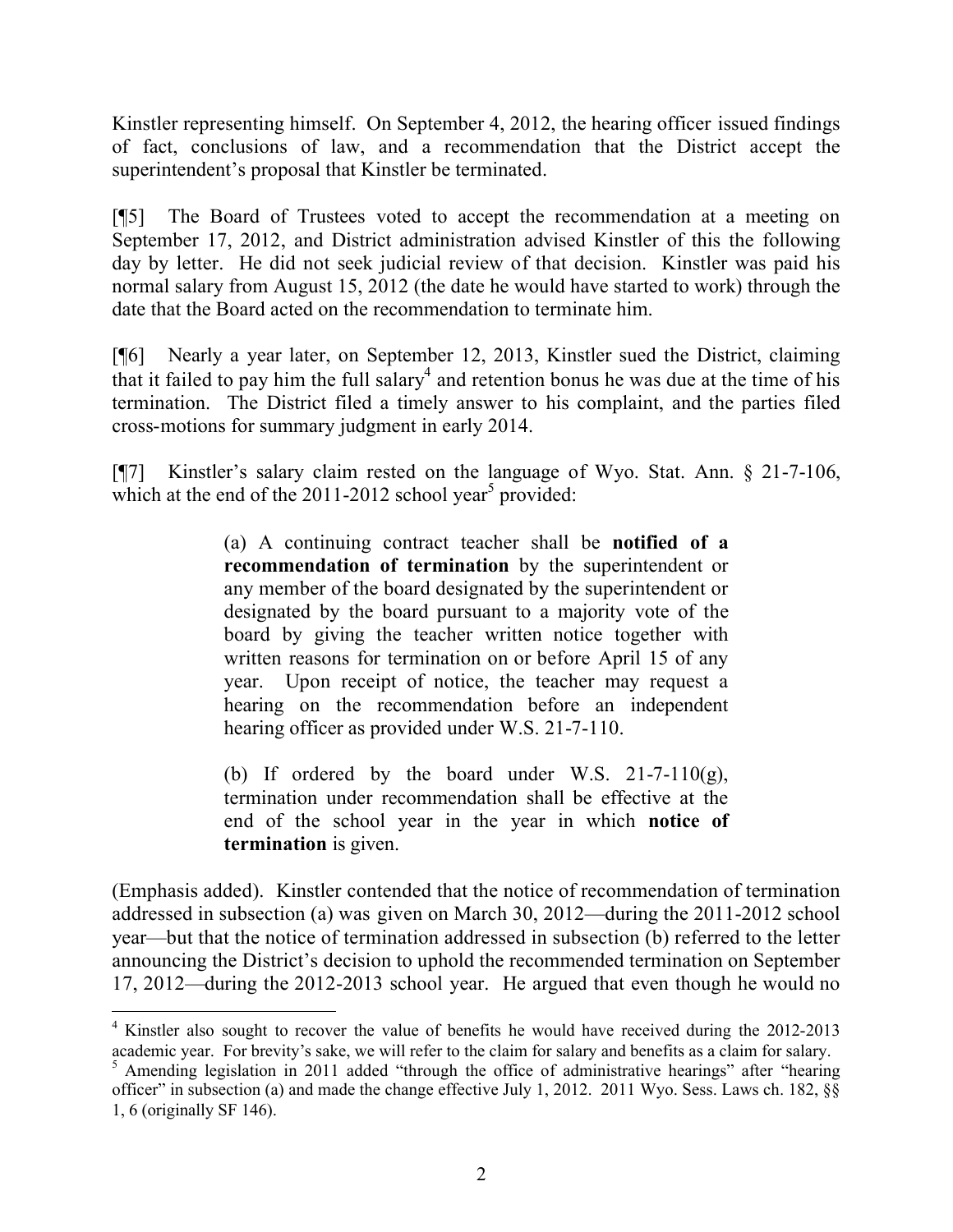longer be working for the District, he was entitled to be paid his prior annual salary for the entirety of the 2012 through 2013 school year because he began that academic year still employed as a continuing contract teacher.

 $[$ <del>[[8]</del> The District argued that the legislature used the terms interchangeably – that is, that both terms referred to the notice given by the superintendent at the end of the 2011- 2012 academic year. It also pointed out that Wyo. Stat. Ann.  $\S 21-7-110(g)$  provides that a continuing contract teacher's employment must be terminated by a "written order" of the Board.

[¶9] The district court agreed with Kinstler, partially granted his summary judgment motion, and on December 31, 2014 entered an order with respect to his salary and benefits claim<sup>6</sup> pursuant to W.R.C.P. 54(b).<sup>7 8</sup> The District timely perfected this appeal.

## **DISCUSSION**

[¶10] Courts construe statutes as a matter of law. Consequently, we review *de novo* with the goal of determining legislative intent. That goal is best achieved by reading any particular statute or statutory provision in harmony with related statutes with the same subject or purpose as a whole and giving appropriate effect to the plain, ordinary meaning of every word, clause and sentence. *Rock v. Lankford*, 2013 WY 61, ¶¶ 17, 19, 301 P.3d 1075, 1080 (Wyo. 2013). Courts should presume that lawmakers intend related statutes to operate consistently and harmoniously. Therefore, parts of them should not be viewed in isolation, but should be interpreted by comparing them with other parts or sections. 2A Norman Singer & Shambie Singer, *Sutherland Statutory Contruction* § 46:5 (7<sup>th</sup> ed. updated November 2014).

  $6$  His claim for payment of a retention bonus remained to be tried, but the parties submitted it for mediation. There was a dispute about the terms of the settlement, but the district court resolved that controversy by an order finding the terms of settlement, enforcing them, and dismissing the case. Kinstler did not appeal that order, and we therefore do not address it.

<sup>&</sup>lt;sup>7</sup> It is doubtful that the 54(b) certification was valid, as it did not resolve all claims Kinstler made against the District because the claim for a retention bonus remained. *See Mott v. England*, 604 P.2d 560, 563 (Wyo. 1979) (Rule 54(b) does not permit the appeal of a partial adjudication of the rights or one or more of the parties. Only a complete disposition of the claim relating to at least one of the parties may be certified, citing 10 Wright and Miller, *Federal Practice and Procedure* § 2653 (1973)). However, the order enforcing the settlement and dismissing the case rendered any flaw in the 54(b) finding immaterial, and we treat the notice of appeal filed before the order dismissing the rest of the case was entered as premature but valid. W.R.A.P. 2.04; *Northwest Bldg. Co., LLC v. Northwest Distributing Co., Inc.,* 2012 WY 113, ¶ 28, 285 P.3d 239, 246 (Wyo. 2012).

<sup>&</sup>lt;sup>8</sup> The district court indicated that it intended to enter a judgment in Kinstler's favor "upon presentation to the Court of an appropriate form of judgment." We are unable to locate any such judgment in the record. However, we conclude that the court's order denying reconsideration and determining that Kinstler was entitled to the compensation he claimed became a final although ambiguous judgment that he was owed the money he claimed, at least when the claim relating to the retention bonus was dismissed.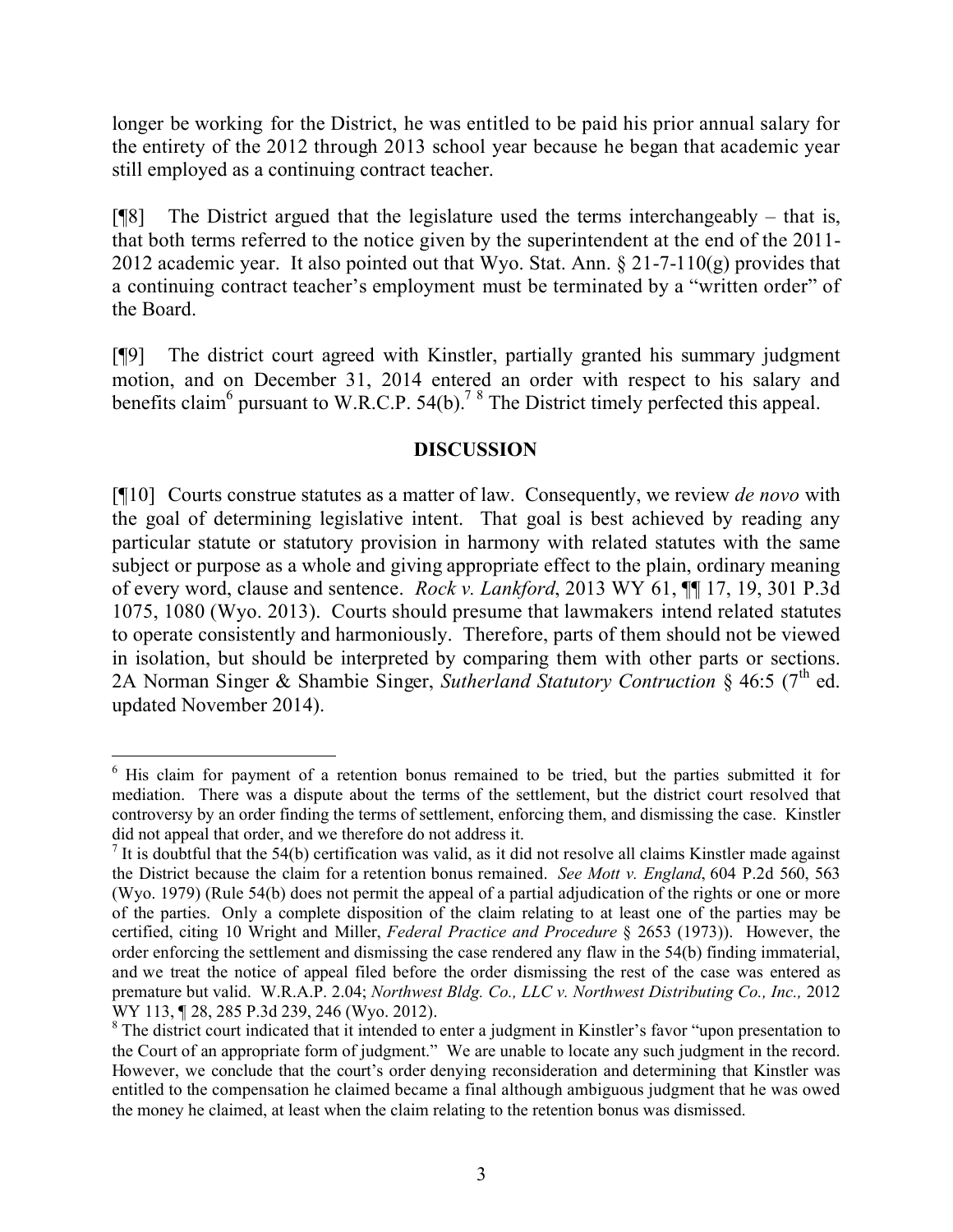[¶11] Before we begin our discussion of the issue this appeal presents, it is important to recognize an issue that is not involved. Wyo. Stat. Ann. § 21-7-110(d) and (g) set strict time frames for disposing of disputed recommendations for termination. Section 110(d) provides that a hearing officer "shall" set a date for hearing within five days of being selected. The same section provides that "[i]n no event shall the hearing commence on a date later than forty-five (45) days" after notice of intent to suspend, dismiss, or terminate a continuing contract teacher. Subsection (g) provides that the school board "shall" issue a written order within twenty days of receipt of the hearing officer's recommendation.

[¶12] In this case, Mr. Kinstler waived those time frames, and the parties did not directly  $a$ ddress them in this appeal. $9$  We are not, therefore, required to determine what impact failure to comply with these limits would have on a continuing contract teacher's right to compensation if a decision was not reached before the beginning of the next school year. We are instead required only to interpret the meaning and impact of the terms "notice of recommendation of termination" and "notice of termination."

[ $[13]$ ] Kinstler's salary claim rested on the notion that  $\S 21-7-106(a)$  speaks of a notice of recommendation of termination, while subsection (b) of that statute refers to a notice of termination. He argued that the use of two different phrases indicated that the legislature intended to refer to two different events, the latter of which took place during the 2012- 2013 school year. The district court accepted that reasoning and further differentiated the two phrases by referring to the latter as a notice of "actual" termination. The court therefore concluded that Kinstler's termination was not effective until the end of the 2012-2013 school year, and that he was entitled to be paid for that entire school year pursuant to subsection (b).

[¶14] That reasoning is certainly consistent with the tenet of statutory construction that when different words are used in the same or a related statute, they are usually intended to have different meanings. *See In re Kite Ranch, LLC*, 2010 WY 83, ¶ 20, 234 P.3d 351, 359 (Wyo. 2010); 2A Singer, *supra*, § 46:6. However, a closer look reveals a different intent.

[¶15] As the United States Supreme Court framed a similar concern more than eighty years ago:

> The rule that, where the statute contains no ambiguity, it must be taken literally and given effect according to its language, is a sound one not to be put aside to avoid hardships that may sometimes result from giving effect to the

 <sup>9</sup> Mr. Kinstler's brief can be read to suggest that he did not waive these time frames. However, the only record on this point is the hearing examiner's finding that he did, and the affidavit of a school administrator to the same effect, and therefore we consider the time limits to be waived.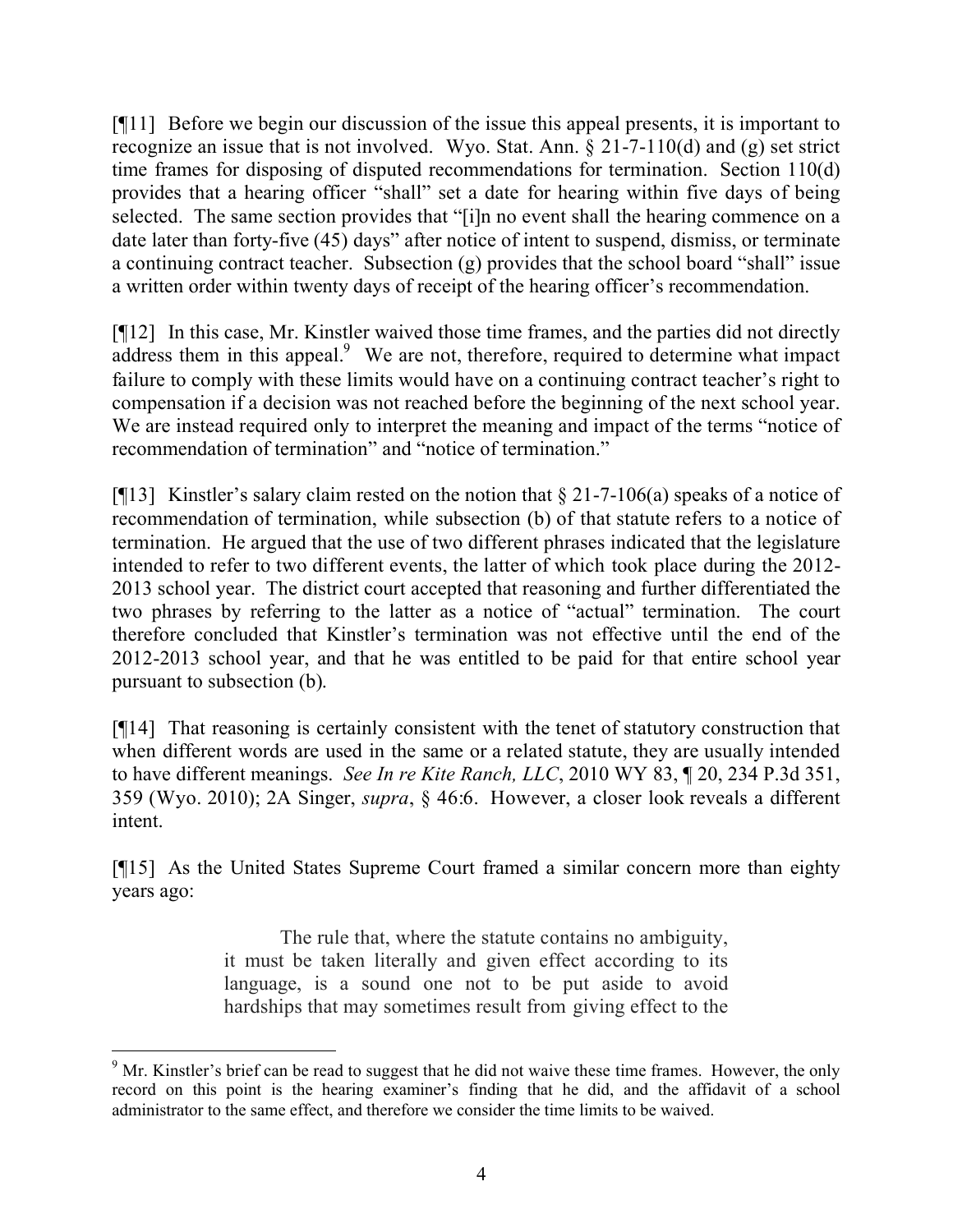legislative purpose. *Commr. of Immigration v. Gottlieb*, 265 U.S. 310, 313, 44 S.Ct. 528, 68 L.Ed. 1031; *Bate Refrigerating Co. v. Sulzberger*, 157 U.S. 1, 37, 15 S.Ct. 508, 39 L.Ed. 601. But the expounding of a statutory provision strictly according to the letter without regard to other parts of the act and legislative history would often defeat the object intended to be accomplished. Speaking through Chief Justice Taney in *Brown v. Duchesne*, 19 How. 183, page 194, 15 L.Ed. 595, this court said: "It is well settled that, in interpreting a statute, the court will not look merely to a particular clause in which general words may be used, but will take in connection with it the whole statute (or statutes on the same subject) and the objects and policy of the law, as indicated by its various provisions, and give to it such a construction as will carry into execution the will of the Legislature, as thus ascertained, according to its true intent and meaning."

*Helvering v. New York Trust Co.*, 292 U.S. 455, 464, 54 S.Ct. 806, 808-09, 78 L.Ed 1361 (1934). *See also Leach v. FDIC*, 860 F.2d 1266, 1270 (5<sup>th</sup> Cir. 1988) ("[E]ven apparently plain words, divorced from the context in which they arise and in which their creators intended them to function, may not accurately convey the meaning the creators intended to impart."); 2A Singer, *supra*, § 46:5.

[¶16] When we look at Wyo. Stat. Ann. § 21-7-110, we are compelled to reach a different result than the district court did. Before the 2011 amendment to that statute became effective on July 1, 2012, subsection (e)—including the parts we have enclosed in brackets below—read as follows:

> (e) At the hearing, [the teacher has the right to appear in person with or without counsel, to be heard, to present testimony or witnesses and all evidence bearing upon proposed termination, dismissal or suspension and to cross examine witnesses.] The superintendent shall have the burden of proving that the **recommendation for termination** is based upon reasons provided in the **notice of termination submitted pursuant to W.S. 21-7-106(a)** or that suspension or dismissal is based upon reasons specified in the notice given under subsection (b) of this section, as applicable.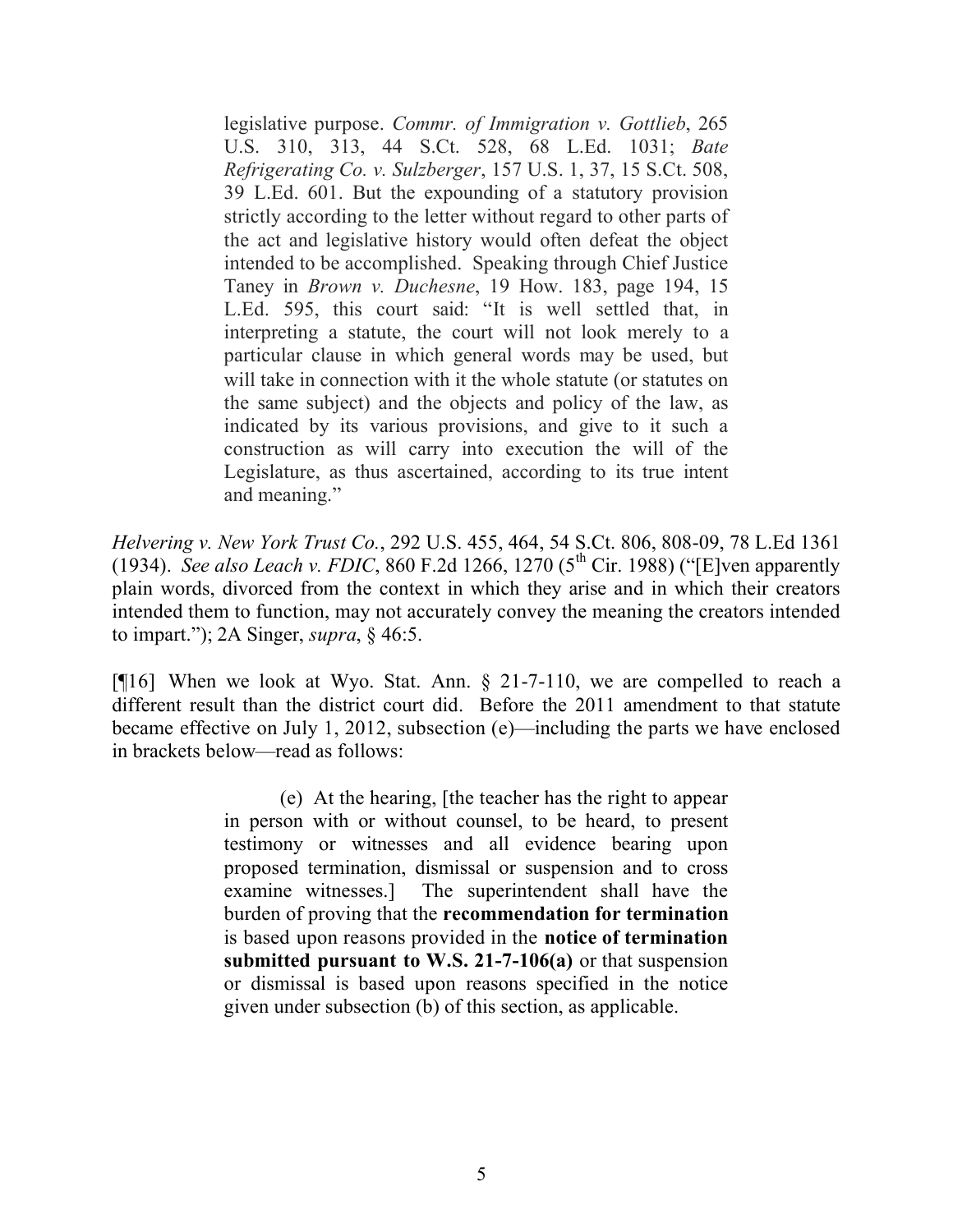(Emphasis added). The amendment removed the bracketed material.<sup>10</sup>

[ $[17]$ ] The only "notice" mentioned in § 21-7-106(a) is the notice of recommendation of termination. Because the phrase "notice of termination" is used in § 21-7-106(b), Kinstler and the district court concluded that the legislature was referring to two separate notices. However, in § 21-7-110(e) the legislature used the phrase "notice of termination" in reference to, and as interchangeable with, the "notice" addressed in § 21- 7-106(a)—i.e., the notice of recommendation of termination. Furthermore, the legislature spoke of the notice of termination as an event that precedes the hearing, not as a notice of actual termination that can only follow a hearing.

[ $[$ [18] Also notable is one of the changes made to  $\S 21-7-110(c)$  by the 2011 legislation. Prior to that legislation, the first part of subsection (c), less the portions we have placed in brackets, read in pertinent part as set out below. The 2011 amendment added the bracketed material.

> (c) Any continuing contract teacher receiving **notice of a recommendation of termination under W.S. 21-7- 106(a)** . . . is entitled to a hearing before an independent hearing officer [provided through the office of administrative hearings] on the recommendation [for termination] . . . upon submission of a written request to the superintendent. The request for hearing shall be given within seven (7) days after receipt of **notice** [**of termination**] **under W.S. 21-7-106(a)**[.]

(Emphasis added). As we have previously observed, this Court may examine an amendment to a statute to help evaluate the legislative intent which may have accompanied the statute's wording in its original form. *Dep't of Revenue & Taxation v. Irvine*, 589 P.2d 1295, 1300 (Wyo. 1979).

[¶19] The 2011 amendment made one substantive change that requires the hearing officer in these cases to be assigned from the Office of Administrative Hearings. The remaining change appears to be a merely stylistic housekeeping amendment designed to conform the wording of this subsection to that which, as noted above, already existed in subsection (e). *See generally State ex rel. West Park Hosp. Dist. v. Skoric*, 2014 WY 41, ¶ 20, 321 P.3d 334, 342 (Wyo. 2014); *Nylen v. Dayton*, 770 P.2d 1112, 1116 (Wyo. 1989) (both recognizing that amendments often incorporate additions and deletions which reflect a concern with style, rather than an intent to change the meaning of a word or phrase).

 <sup>10</sup> Although that change became part of 2011 Wyo. Sess. Laws ch. 182,  $\S$  1, it was not originally contained in SF 146. Rather, it was added to that bill by the adoption of house amendment SF0146H2006.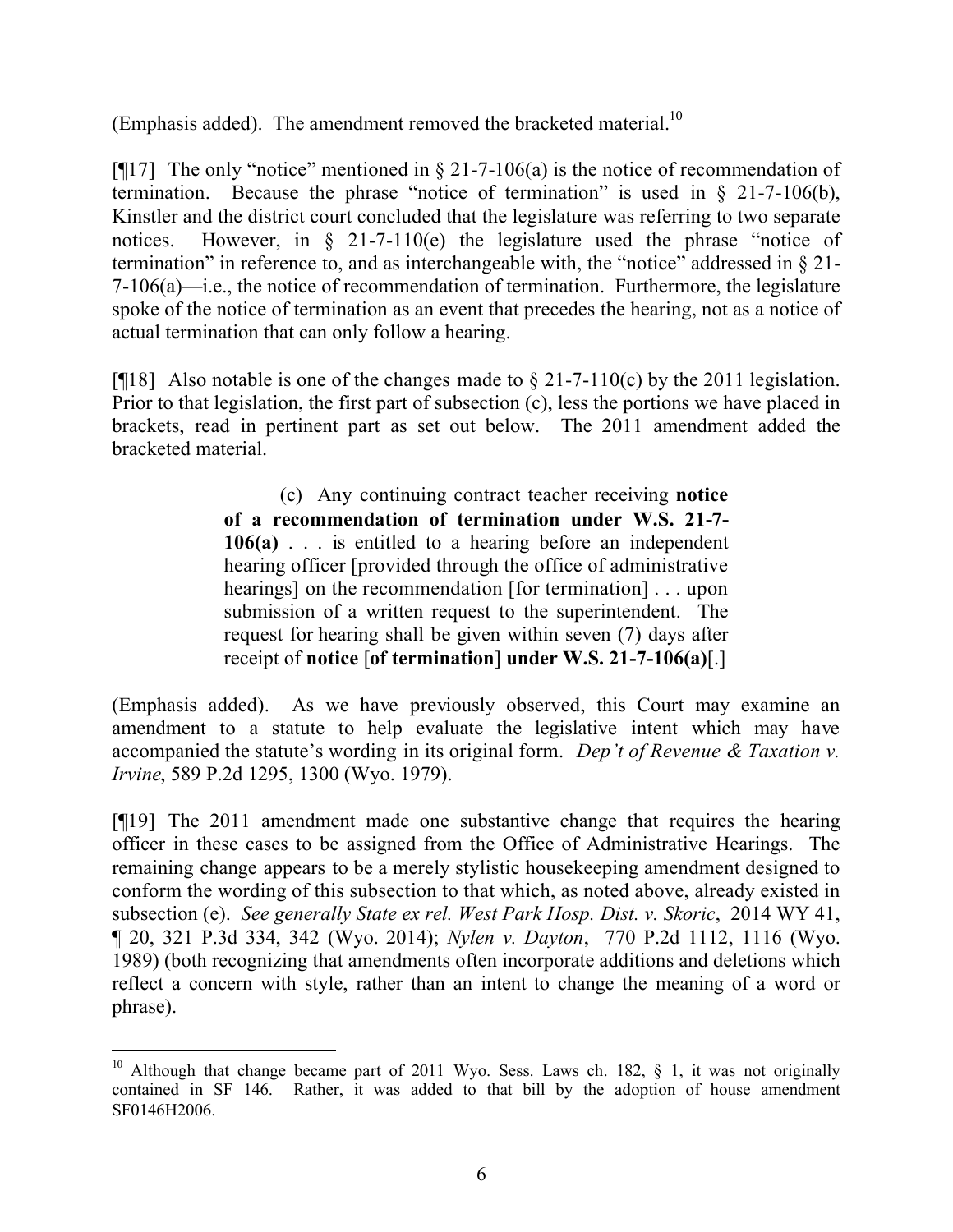[¶20] The amendment confirmed the legislature's intended use of the phrase "notice of termination" to refer to the notice of recommendation of termination, not to some final document issued by the board of trustees after reviewing the hearing officer's suggested disposition of the case. That latter document has, since  $1993$ ,<sup>11</sup> been designated in § 21-7-110(g) as "a written order to  $\ldots$  terminate  $\ldots$  or to retain the teacher", a "copy of [which] shall be provided to the teacher[.] $v^{12}$ 

[¶21] Termination of employment is thus through a "written order," rather than a "notice." It happened in this case that the district gave notice of the decision by letter, but that is not what the statute required.

[¶22] Although it played no discernible part in the district court's decision, Kinstler points out that he was paid and provided benefits from August 15, 2012 through September 17, 2012. We are unable to attribute any significance to the District's decision to provide him with compensation pending the outcome of the hearing and Board action based upon the hearing examiner's recommendation. Appellant's counsel advised the district court that the District had a policy requiring employees to be paid pending a board decision upholding termination to avoid claims for consequential damages if the employee is reinstated. Whatever the reason, Kinstler was not entitled to compensation for the 2012-2013 academic year based upon the statutory language we have just analyzed, and the fact that the District may have chosen to hedge its bet by paying him for a short period does not affect the result.

[¶23] Finally, Kinstler argued below that the purpose of the notice provisions of the statutes referred to above was to assure that he had time to find other employment if he was terminated. The district court found this contention persuasive, relying on *Borman v. Sweetwater County School Dist. No. 2*, 627 P.2d 1364, 1366 (Wyo. 1981). However, *Borman* dealt with the requirement that an initial contract teacher be notified by March 15 (now April 15 under Wyo. Stat. Ann. § 21-7-105) if the school district did not intend to renew her contract, which it was entitled to do without a showing of statutory grounds. This Court held that the purpose of requiring notice was to give the teacher time to seek employment elsewhere in the next school year. *Borman*, 627 P.2d at 1366. We are able to resolve the issue presented to us on the language of the statute and the amendments to it, and we therefore do not need to determine whether the reasoning of *Borman* extends to termination of a continuing contract teacher for the reasons stated in  $\S 21$ -7-110(a).

 $11$  1993 Wyo. Sess. Laws ch. 219, § 1 (originally HB 357).

<sup>&</sup>lt;sup>12</sup> As set out above, § 21-7-106(b) provides: "If ordered by the board under W.S. 21-7-110(g), termination under recommendation shall be effective at the end of the school year in the year in which notice of termination is given." Perhaps we belabor the point to observe that the legislature did not end that sentence with "in which notice of that order is given."